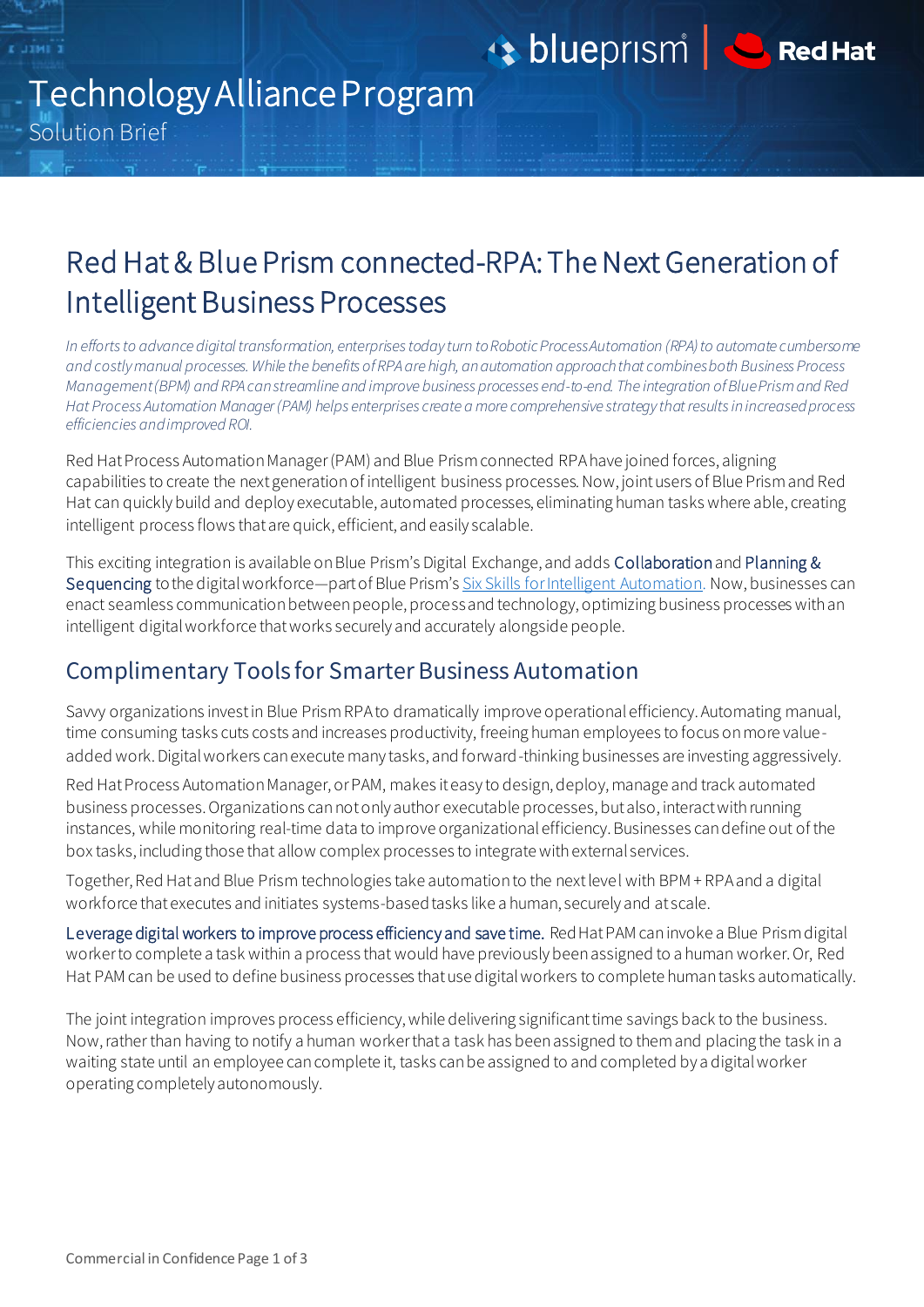

blueprism | CREAT



# Technology Alliance Program Solution Brief

### How it Works and What it Can Do: Red Hat PAM & Blue Prism's Digital **Workforce**

Red Hat Process Automation Manager collaborates with Blue Prism's digital workforce to ensure compatibility between Process Automation and connected-RPA.

#### There are two ways to leverage Red Hat PAM and Blue Prism:

- 1. Digital workers can execute, and complete tasks designed for human workers: Red Hat PAM can create a *Dynamic Task*, invoking a Blue Prism digital worker to execute a task designed for a human worker. For example, a digital worker can use the same Web Application a human worker uses, with unique credentials to log in and complete the task. This approach uses a web service call to invoke the Blue Prism process butdoes not replace a human task.
- 2. Digital workers can execute, and complete tasks automatically: The second approach is to replace the human task with an automated task. By adding intelligence to the digital worker, Blue Prism can do the work without reaching external systems. In this case, PAM provides the necessary process data to the digital worker. Once it finishes processing, it provides the result back to the Red Hat PAM engine.

In both scenarios, the output of the automated digital processing will be the result of the task, which is returned to the process flow in PAM so the overall process can proceed. Results of any work completed by a Blue Prism digital worker will be returned to the calling process.



Using Blue Prism and Red Hat Process Automation Manager together maximizes business process efficiency by utilizing a combination of **Process Automation**, **Robotic Process Automation** and **Human Task Management**.